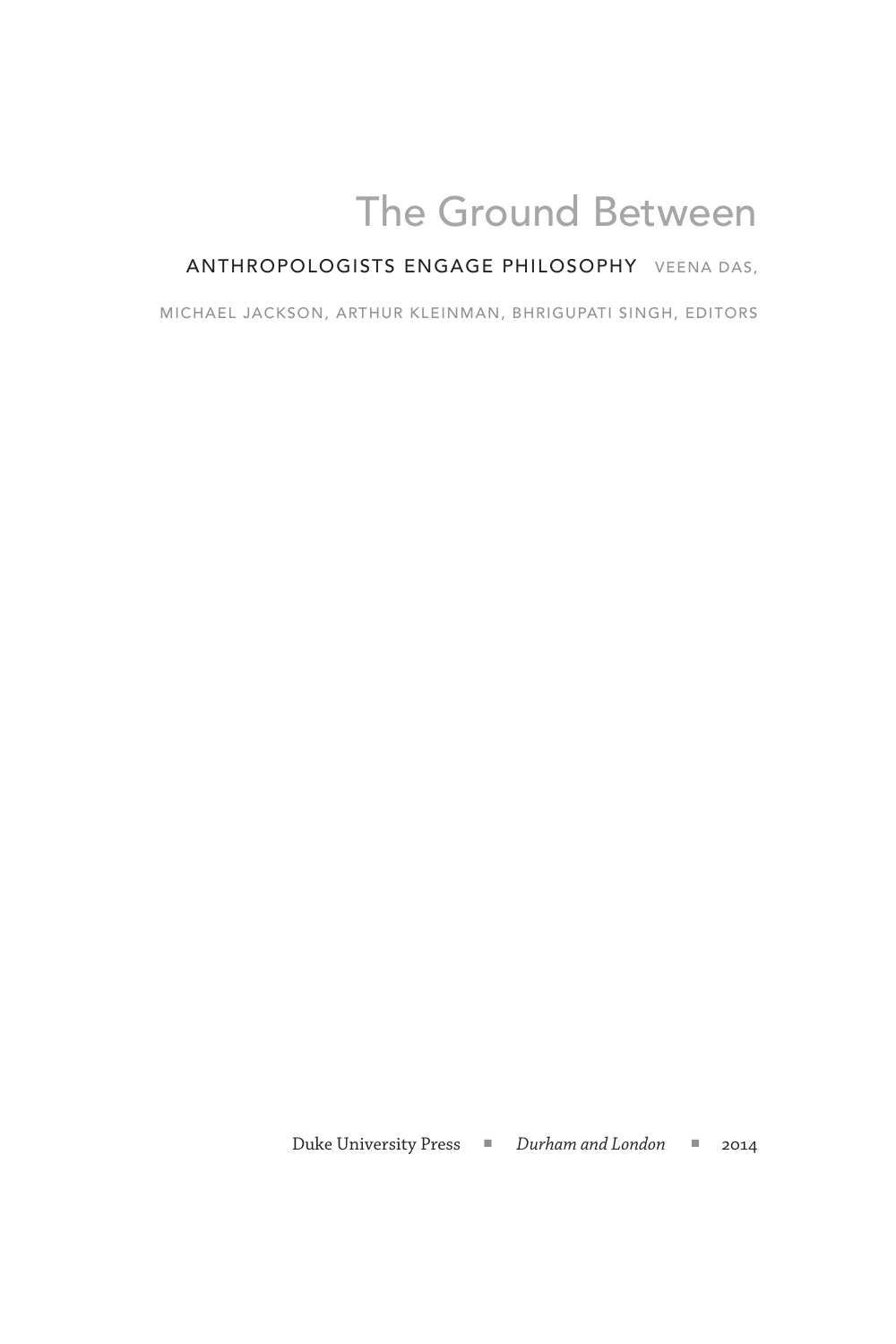Ritual Disjunctions: Ghosts, Philosophy, and Anthropology *Michael Puett*

■ Allow me to begin with a ritual as described in the *Records of Rites* (*Liji* 禮記), one of the ritual classics from early China.<sup>1</sup> To set the scene, let us suppose that a ruler passes away. The ruler's son becomes the new ruler, who then performs sacrifices to his deceased father. In these sacrifices, an impersonator would play the ritual part of the deceased, receiving sacrifices from the living. In the example at hand, the living ruler's son would play the impersonator role for the ghost of his grandfather (the ruler's deceased father): "Now, according to the way of sacrificing, the grandson acted as the impersonator of the king's father. He who was made to act as the impersonator was the son of he who made the sacrifice. The father faced north and served him. By means of this, he made clear the way of a son serving his father. This is the relation of father and son" (ICS 131/26/14).<sup>2</sup>

The stated goal of the ritual is to inculcate in each performer the proper dispositions that should hold in the relationship between father and son. But the ritual did not involve these participants simply coming in and acting in their ritually proper roles, with the father acting as a proper father and the son acting as a proper son. On the contrary, the entire ritual operated precisely through a series of role reversals: the ruler would have to behave as a proper son to his own son, who would in turn have to behave as a proper father to his own father.

The disjunction between these ritual roles and the behavior that would exist outside the ritual is underlined repeatedly: "The ruler met the victim but did not meet the impersonator. This avoided impropriety. When the impersonator was outside the gates of the temple, then he was seen as a subject; when he was inside the temple, then he was fully the ruler. When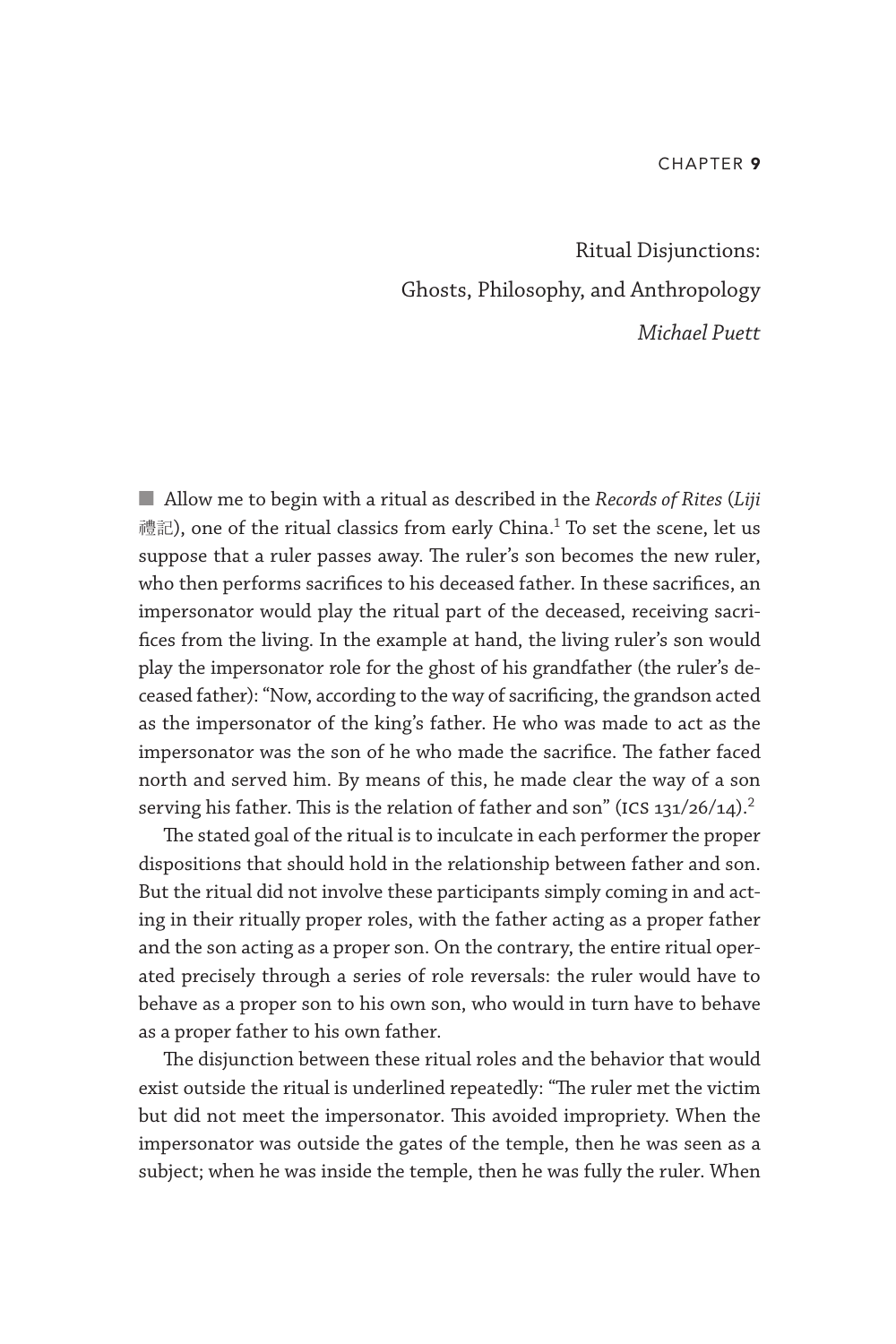the ruler was outside the gates of the temple, he was seen as the ruler; when he entered the gates of the temple, he was fully the son. Therefore by not going outside, he made clear the propriety of ruler and subject" (ics 131/26/13).

Both of these passages conclude with the same point: the proper relationship between father and son, as well as that between ruler and subject, is defined precisely by the demarcations of the ritual space. For these demarcations to work, the participants must relate to each other according to their ritual roles. Indeed the ability of the ruler to approach his son (who would be playing the role of the ruler's father) with proper filial dispositions is given as a definition of proper sacrificial action: "Only the sage is able to sacrifice to the High God, and only the filial son is able to sacrifice to his parents. 'Sacrifice' [*xiang*] is to face toward [*xiang*]. One faces toward it, and only then can one sacrifice to it. Therefore, the filial son approaches the impersonator and does not blush" (ics 126/25.6/7).

If the ruler so succeeds in developing these filial dispositions, then the sons and grandsons throughout the realm will be moved by the ruler's filiality as well, and he will come to be seen as the father and mother of the people: "Therefore, if his power is flourishing, his intent will be deep. If his intent is deep, his propriety will be displayed. If his propriety is displayed, his sacrifices will be reverent. If his sacrifices are reverent, then none of the sons and grandsons within the borders will dare be irreverent. . . . If his power is slight, his intent light, and he has doubts about his propriety, then, when seeking to sacrifice, he will not be able to be reverent when it is necessary to be so. If he is not reverent when sacrificing, how can he be taken as the father and mother of the people?" (ics 133/26/22).

The overall goal of the ritual is becoming clear. Following the death of the ruler, the deceased father must be made into a supportive ancestor, the ruler must be a proper descendant to this ancestor, and the ruler's son must learn to be a proper son to his father, the new ruler. Moreover the ruler must train himself to treat the people as his family, and the people must come to act toward the new ruler as if he were their father and mother.

Hopefully all of this is accomplished in the ancestral sacrifice. The result of the ritual is that the ruler, by playing the part of the son to his own son, learns to become a proper descendant to his deceased father, who is impersonated by his son, just as his son, by playing the part of the proper father, learns to become a proper son to his father. Implicit in the ritual is the hope that the deceased father, by occupying the grandson playing the role of the father, will be trained to become a proper ancestor, and the populace, seeing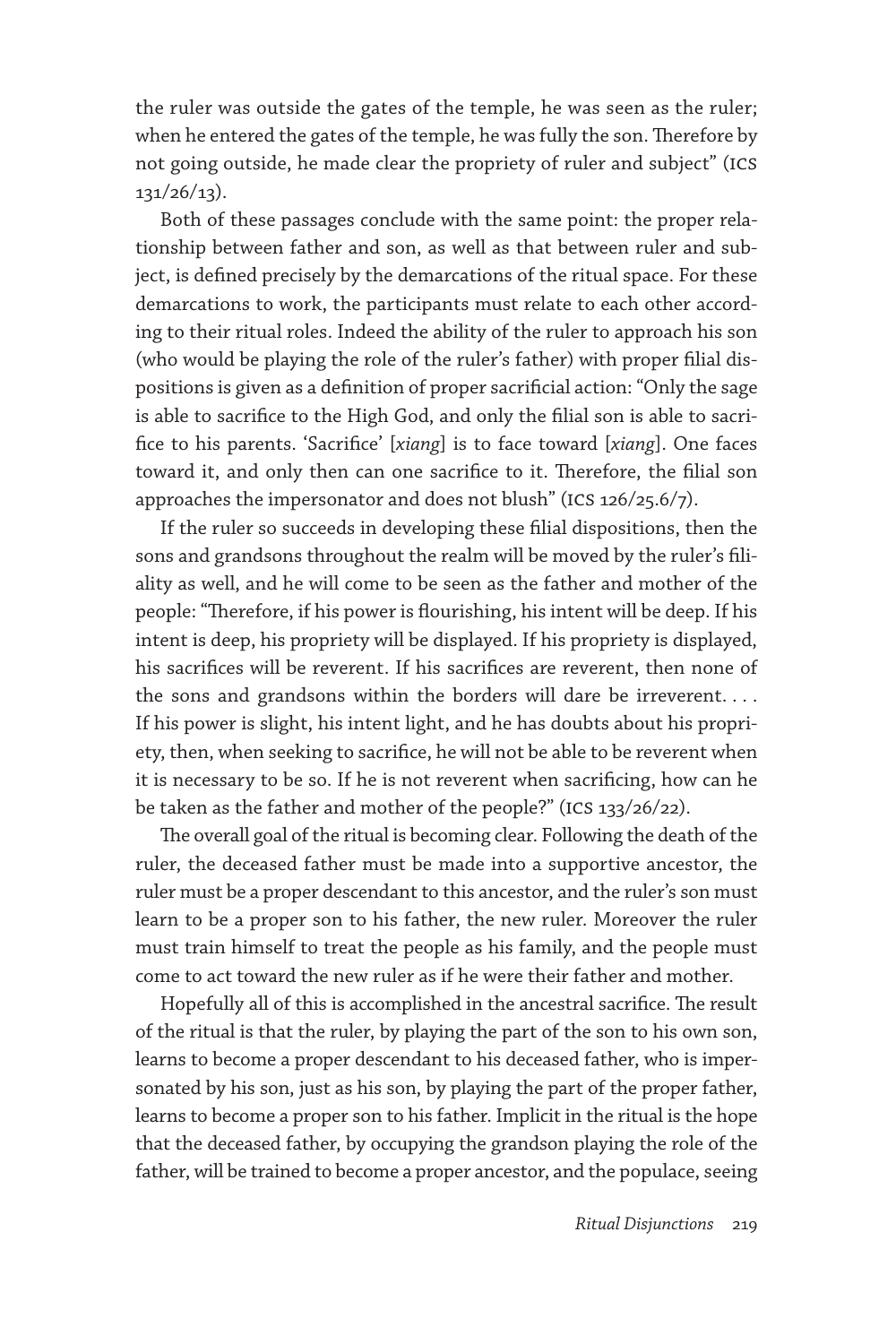the ruler properly playing the role of son to his deceased father, will in turn be moved to play the role of son to the ruler— just as the ruler comes to play the role of father and mother of the people.

As explicated elsewhere in the text, the same logic plays out in relation to the sacrifices to Heaven, through which, as one could at this point predict, the ruler becomes the Son of Heaven and Heaven comes to see the ruler as his son (Puett 2005).

Thus, through these sets of rituals, an array of potentially antagonistic forces— Heaven, the ghost of a recently deceased ruler, the new ruler, his son, and the populace—come to have filial dispositions toward each other. As a result, the entire realm becomes, ritually speaking, a single family, linked through familial dispositions. Instead of interactions being dominated by dispositions like anger, jealousy, and resentment, the interactions within rituals are defined by the proper dispositions associated with the relations between particular roles in a patriarchal hierarchy: ancestor, father, son. Ritually speaking again, the world— including Heaven, ghosts, and living humans— comes to function as a perfect patriarchal lineage built up through father-son dyads.

But, of course, this is not the way the world really operated. And the very nature of the ritual and the reason the ritual would (hopefully) be effective were predicated on underlining such a disjunction between the ritual and what existed outside of it. The father and son would not enter the ritual space and be required to behave as a proper father and son to each other. On the contrary, the working of the ritual demanded that the ritual roles be clearly separated from the world outside of the ritual, with the father playing the role of the son and the son playing the role of the father.

This might seem like an odd place to begin an essay on anthropology and philosophy. And all the more so because the text I have been quoting from is not an ethnographic description of a ritual but rather a work of ritual theory from classical China. My reason for quoting it at such length is because I would like to argue that the ritual theory glimpsed here opens up some interesting possibilities for anthropological theory in general, and more particularly some interesting issues for ways to bring together anthropological theory with philosophy.

To help lay out the argument, allow me to begin by reflecting a bit on how material like that just discussed has already played a role in the development of anthropological theory and (to a much lesser extent) philosophy. I do so in order to argue that the material has been appropriated and domesticated in ways that perhaps limit its potential interest.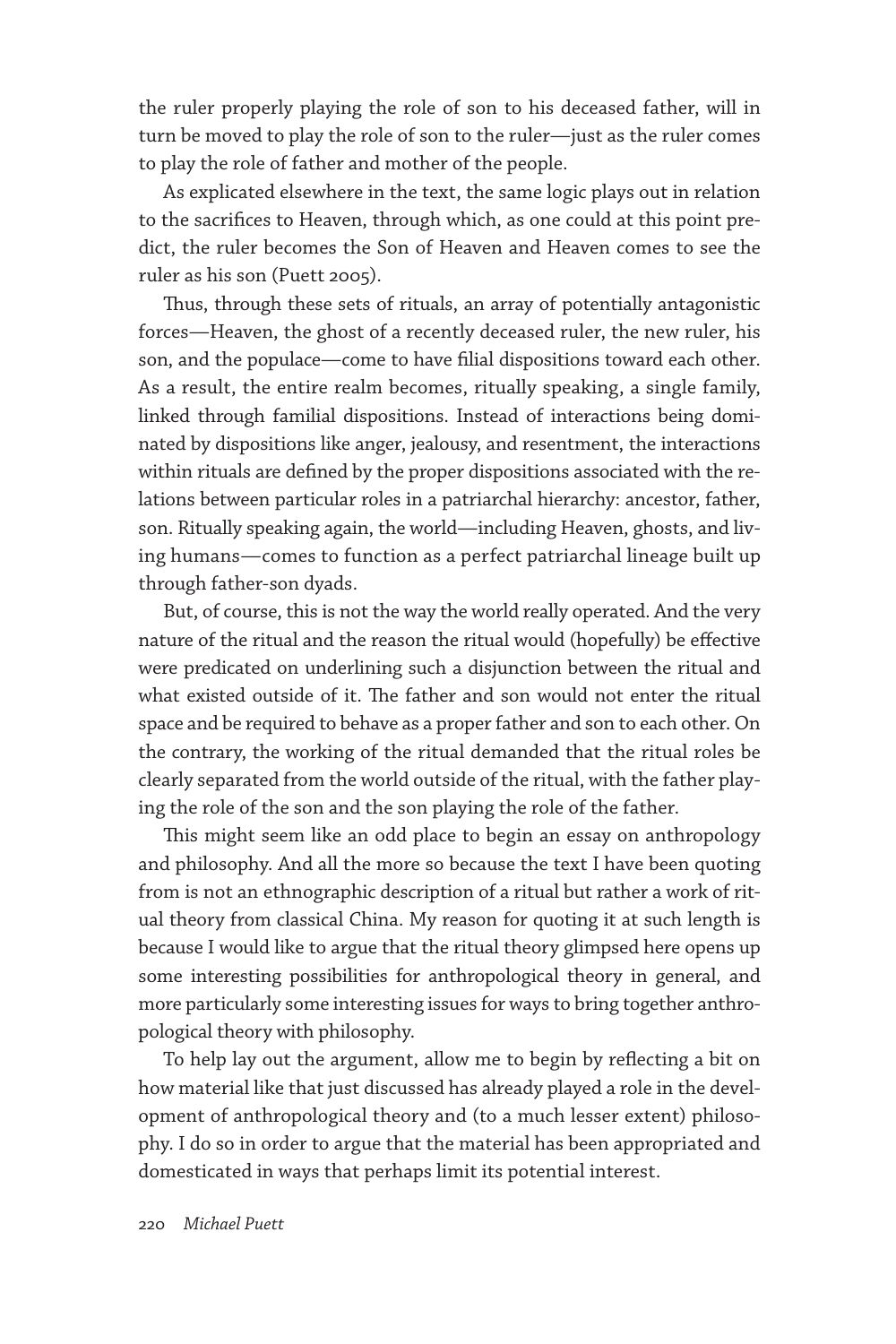To begin with ancestors, premodern China has long been posited as one of the world's clearest examples of a culture predicated on ancestral worship. Indeed one of the most influential studies of premodern Chinese culture described the Chinese as having "lived under the ancestors' shadow" (Hsu 1967). In such a vision, the Chinese purportedly lived in a world in which they would be expected to follow the path laid out by their ancestors, to whom they would be offering constant sacrifices as acts of obeisance. One of the major breaks between premodern and modern China is thus often presented precisely as a shift from living under the ancestors' shadow to living in one's own (see, e.g., Xin 2000).

Formulations of Chinese cosmology follow similar lines. If ancestral sacrifice has come to play a canonical role in anthropological discussions of premodern social practices, premodern Chinese visions of the world have played a comparable role in studies of cosmology.<sup>3</sup> Premodern Chinese cosmology is often described as one of harmonious monism, wherein the entire cosmos was linked by the same lines of continuity as found among human families. Here again the breakdown of this traditional cosmology is often posited as one of the key issues in the formation of a modern China.

As should already be clear, however, such descriptions of premodern Chinese culture have arisen in part by taking the ideal results of ritual action and presenting them instead as founding assumptions. These views find strong confirmation in the material discussed earlier, but they are presented not as assumptions but as the world normatively created within a ritual space— a ritual space that is explicitly contrasted with what exists outside.

But one can generalize the point. There was a recurrent tendency in nineteenth- and twentieth- century theory to emphasize the degree to which socalled traditional societies assumed themselves to be living in a cyclical, harmonious cosmos. Around such views an entire framework developed focused on the shift from a harmonious to a fragmentary cosmology, from a continuous to a discontinuous world, from traditional worldviews to modern. Mircea Eliade (1954) is but one highly influential example among many that could be mentioned. It is notable, however, the degree to which such narratives— Eliade's very much included— rested for their evidence on socalled traditional cosmologies from rituals.

This tendency to read ritual statements as cosmological assumptions has been noted by Maurice Bloch (1977) as well, with a particular focus on the issue of time. Bloch offers as an example Clifford Geertz's famous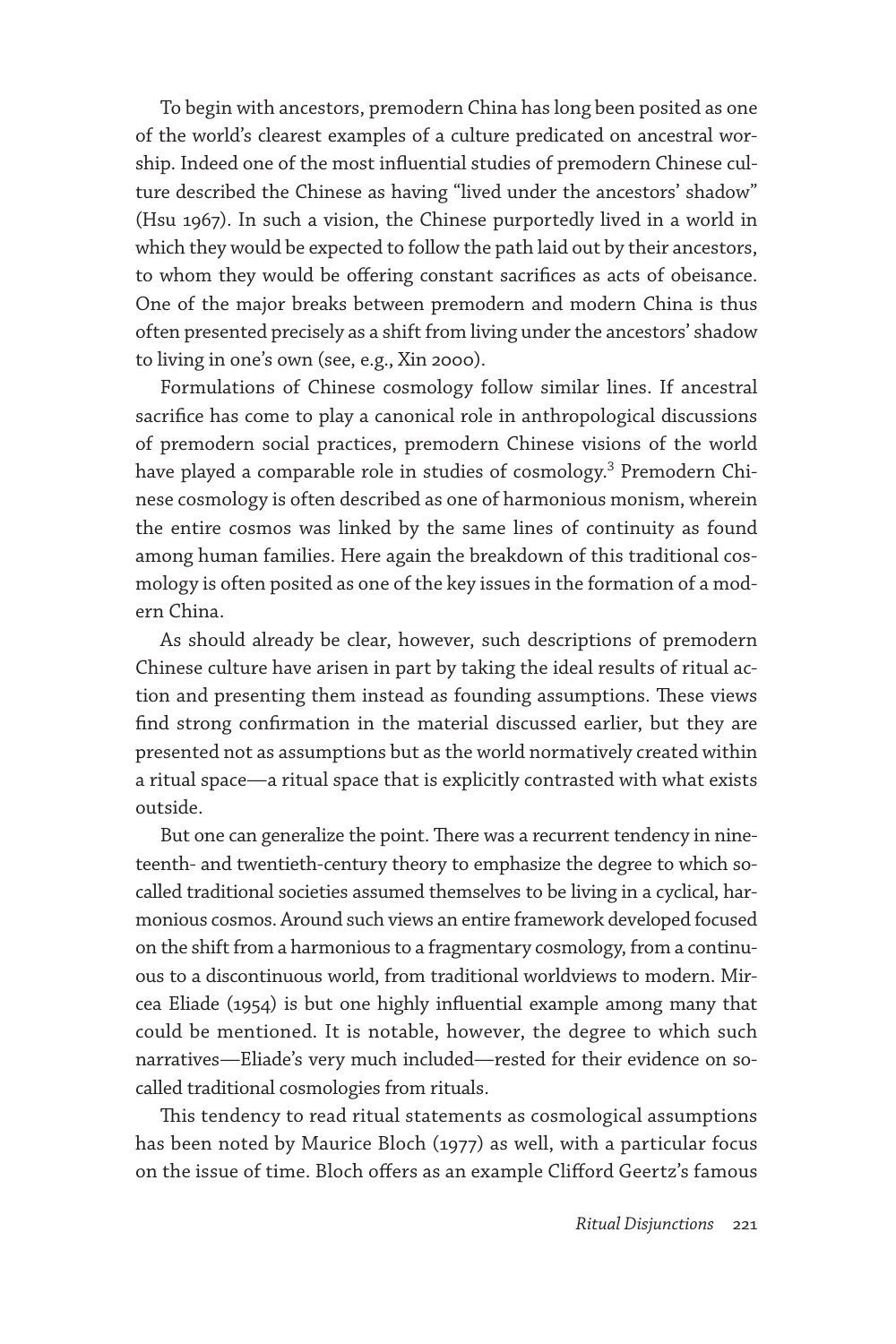interpretation of Balinese views of cyclical time, as contrasted with the predominantly linear visions of time purportedly dominating in the modern West. Bloch notes correctly that Geertz's arguments rest primarily on evidence drawn from rituals. He argues that instead of presenting a dichotomy between cyclical and linear views of time in terms of cultural assumptions (in this case, traditional Bali on the one hand and the modern West on the other), the distinction should instead be between ritual constructions of time and lived experience. The former, Bloch argues, are often cyclical, while the latter are universally linear.

Discussing the difference between cyclical and linear visions of time in terms of ritual versus nonritual forms of experience is certainly an improvement over the attempt to place such a distinction into a tradition/ modernity narrative. However, Bloch's solution has its dangers as well. What lies outside ritual for Bloch is still essentially what we experience, the "we" now being read as universal humans as opposed to modern humans. Culture (however understood) is thus largely taken out of the discussion of our lived experience. But there is a danger that the work of ritual is being misunderstood as well, as it simply comes to occupy the same distancing place in our theoretical frameworks that "traditional cosmologies" did in an earlier generation.

Let me explain what I mean by *distancing*. It is not just that, because of these frameworks (be they "tradition/modernity," or "ritual/universal lived experience"), we are in danger of systematically misreading huge amounts of ritual materials and the cultures that produced them— a serious danger in itself. It is that, by placing these materials and cultures within the frameworks we do, we guarantee that they can be nothing but the objects of our theoretical discussions and philosophical projects. Unless, for example, we really want to believe we live in a harmonious, cyclical cosmos, or— in another framework— to enter a ritual space that constructs such an experience, then any material drawn from such a culture could never be something we would allow ourselves to think through or learn from. A ritual text, read in such a way, could be nothing other than an interesting document from another world— one about which we could perhaps have great nostalgia but one that never really threatens our theoretical models or makes us think anew.

But what if we were to do the opposite? What would happen if we were to develop our philosophical and theoretical orientations using indigenous theories as well, allowing those theories to challenge the models within which we have become so used to thinking? Invaluable work has been undertaken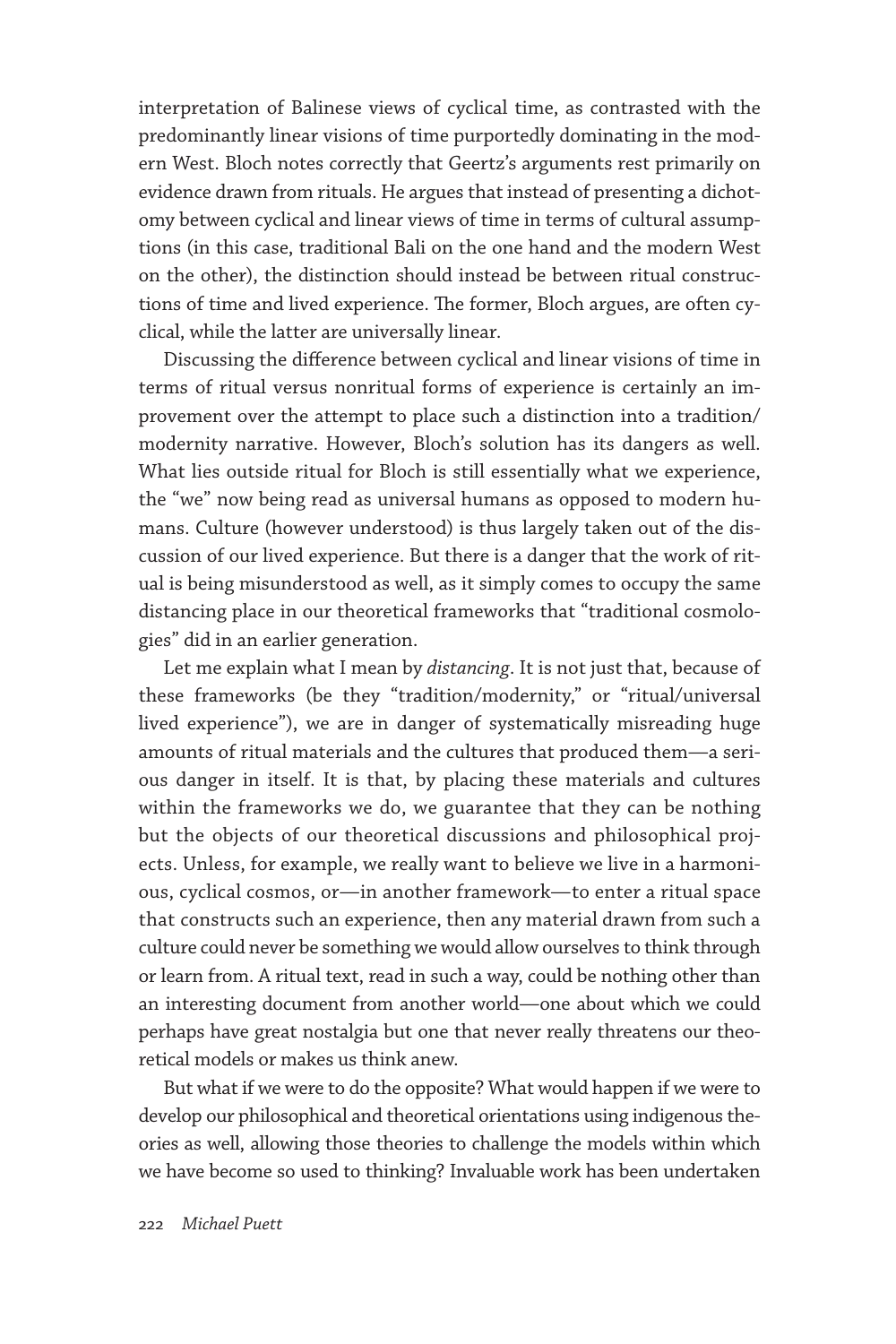in demonstrating the degree to which our theoretical models are dependent on specific—primarily Protestant—religious traditions (see, e.g., Asad 1993; Sahlins 1996). So perhaps now we are in a position to start building theoretical models from other traditions as well.<sup>4</sup> As with any theory, such approaches will mask as much as they reveal, but by building from numerous different theoretical orientations coming from different traditions, we may be more likely to see the workings and implications of these masks and revelations.

Let us return to the issues of ritual and lived experience in classical China in order to get a better sense of some of these workings in practice. And let me start by saying a few more words about early Chinese religious practice. I will focus on those practices dominant in the Warring States and Han (ca. fifth through first centuries BCE), the period during which our ritual text mentioned earlier was written.

The world in classical China was composed of numerous different energies and powers in constant interaction with each other. These interactions were usually conflictual and potentially highly dangerous. In terms of interactions between humans, the energies of what we would call negative emotions— anger, jealousy, resentment— could erupt at any moment, and often for seemingly minor and mundane moments. Hence the possibility at any moment of the emergence of fights, conflicts, and violence. This was equally true of the energies within the human body. The interactions of these energies with each other and with energies outside the body could often be quite destructive, resulting in sickness and death. Then things would get worse: after death, the energies of anger and resentment would harden and become focused explicitly on those still alive. The resulting energies would haunt the living, bringing about yet more sicknesses and yet more deaths. And these are just the energies associated with humans. There are other energies and beings throughout the cosmos that suddenly emerge for reasons unclear to us. Our interactions with them as well are often equally dangerous.

Given such a world, attempts were made to name these energies, to map them, to chart their common patterns of interactions so that they could be understood and altered. The various energies in the human body, for example, were mapped, with constant effort to see what forms of exercises and dietetics could alter the ways the energies interacted both within the body and with energies outside the body. One of the more famous ways of doing this was to classify some of the energies as *yin* and others as *yang*, and then to seek exercises and dietetics to bring these different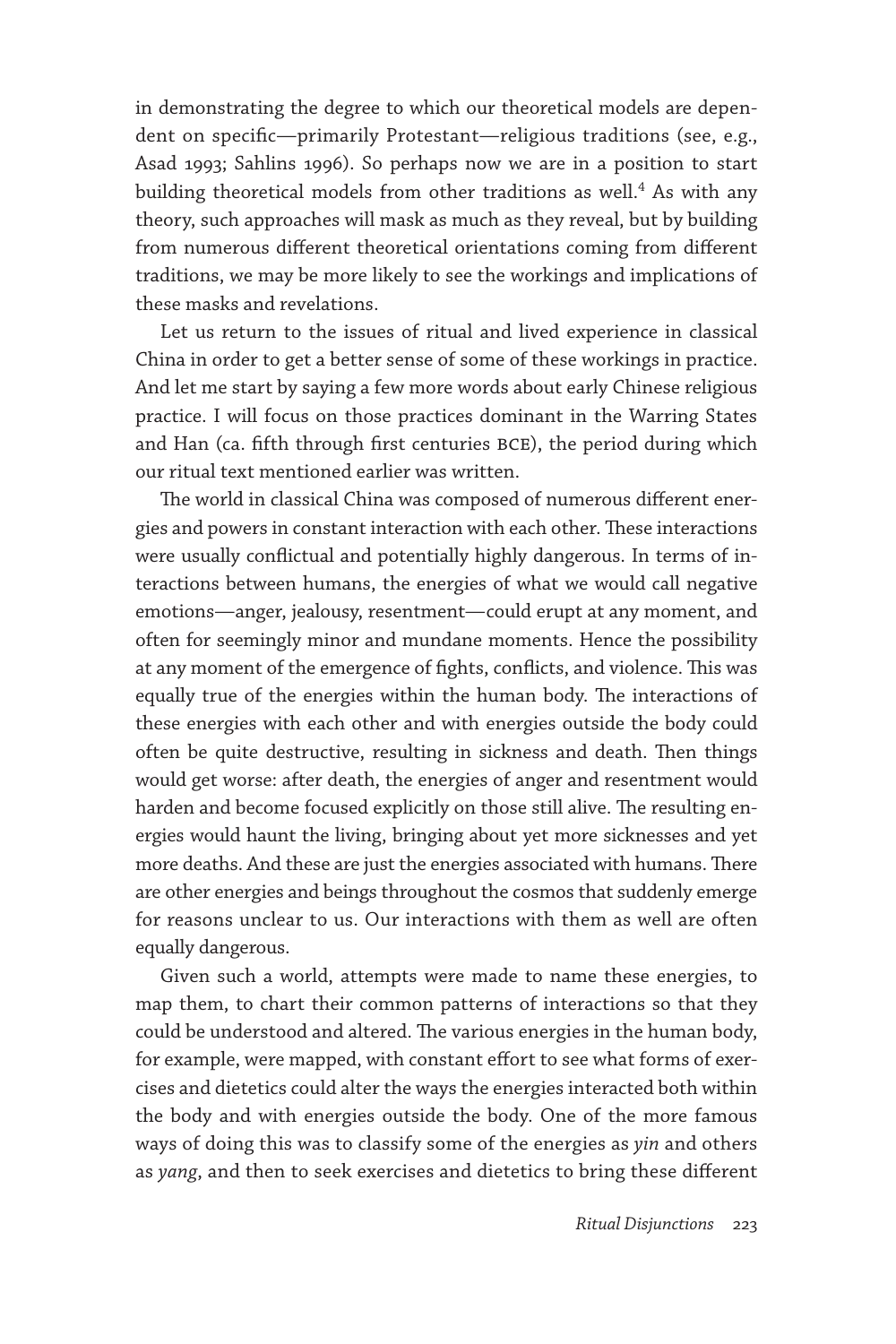energies into greater balance and harmony and thus avoid sickness. Another was to classify the different energies into different phases that would then be harmonized with similarly classified energies in the environment. But it is important to emphasize that these classifications and mappings were not ontological descriptions of the human body or the larger cosmos; they were mappings of various patterns of interaction with the goal of altering those interactions in favorable ways.

This was equally true of the energies that would be classified as nonhuman. The dangerous energies that would be released after death, for example, were called *gui*. When referring to them as deceased humans, the term is best translated as "ghost." But not all gui are necessarily dead humans. The term can also be used to map those highly dangerous creatures that exist in the larger world. We usually do not know the origins of such creatures; they may or may not be deceased humans. In such cases, the term *gui* is perhaps best translated as "demon." Either way, a gui is an extraordinarily dangerous creature whose interactions with living humans are dominated by energies of anger, resentment, and viciousness.

As with the energies within the human body, the goal was to identify the forms of work that could be undertaken to alter the nature of the interactions between humans and these gui. When the gui were deceased humans, the goal was to transform the highly dangerous interactions between ghosts and living humans into one between ancestors and descendants. Here again, these terms must be understood relationally. It is not that the substance of something called a ghost would be transformed in an ontological sense into something radically different that could be called an ancestor. Rather the relations between the living humans and the creature would be altered such that different and (from the perspective of the human) better patterns of interaction would be created.

If the gui was not clearly related to a group of living humans who could then relate to it as an ancestor, then the goal would be to make it into a god or goddess— again in a relational sense. It would be treated as a god or goddess, given a place in the pantheon, and provided with sacrificial offerings on a defined schedule—the key, again, being to alter the forms of interaction between humans and the gui, shifting it to one of mutual support rather than antagonism and conflict.

These same points would hold for the interaction of humans with the natural environment. Many of these interactions would be dangerous and highly conflictual: animals attacking and killing humans, humans eating poisonous plants and dying, cold temperatures developing in which hu-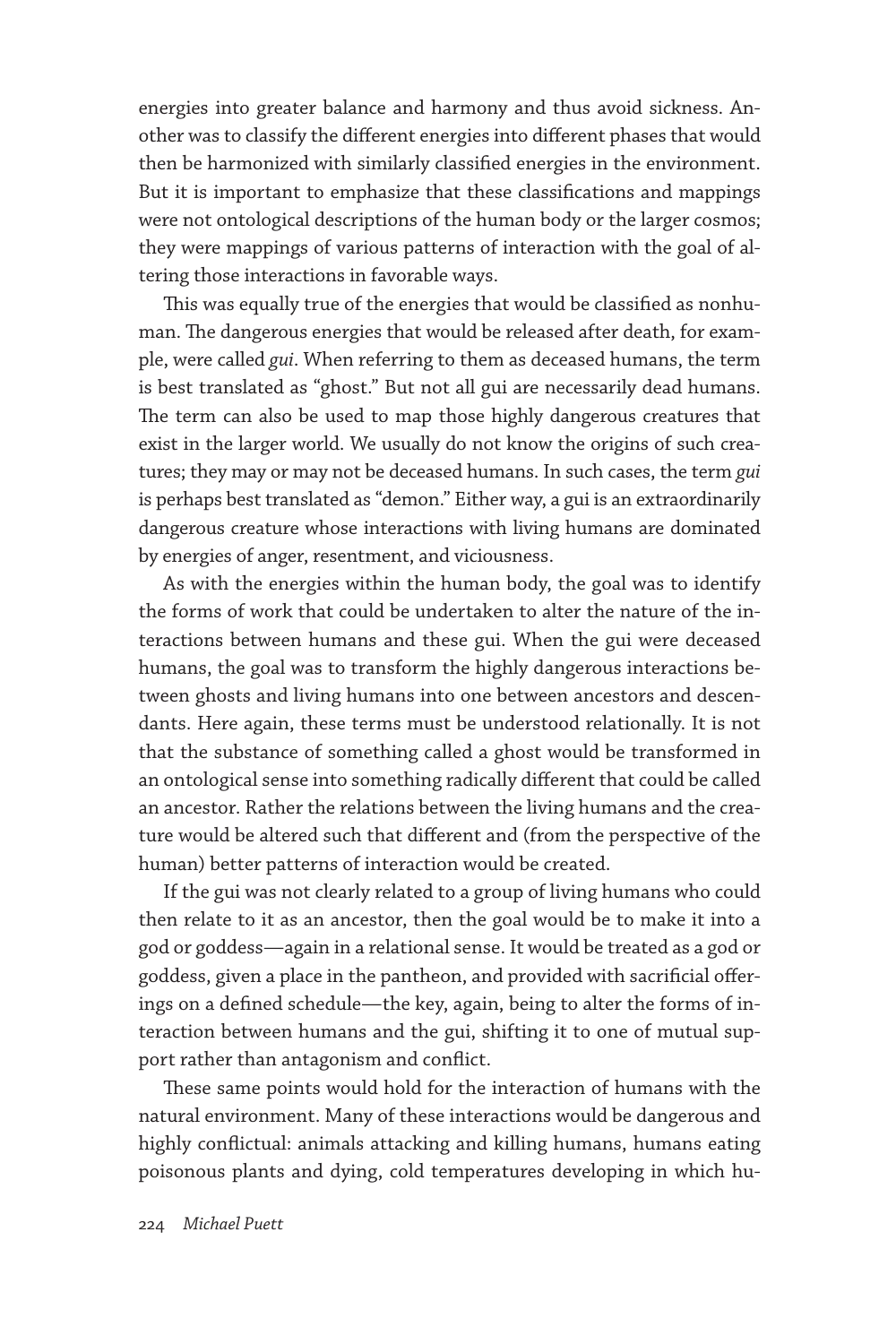mans freeze to death, rains and droughts occurring that lead to floods and lack of adequate water. Here too the goal would be to alter and transform these relations. In this case, such a transformation was accomplished initially through domestication: by domesticating the animals and plants and creating an agricultural world in which the domesticated plant would be harvested according to the shifts in temperature and rains, what had been a highly dangerous set of interactions becomes a harmonious one, in which the interactions are on the contrary productive for humans. The result is a harmonious world based upon cyclical time.

But, again, it is not that the cosmos itself has been fully transformed. In all of these cases, we are dealing with human attempts to alter sets of relationships. The energies in one's body are never fully harmonized; the world is never fully domesticated; the gui are never fully transformed into ancestors or into gods and goddesses. The world of our experience is thus one not of harmony but of constant ruptures of dangerous energies that must yet again be contained, altered, and transformed. This is true at the level of our bodies and the constant dangers of illnesses; it is true at the level of our interactions with other humans, which can at any moment be overtaken with energies of anger and resentment and even shift into violence; it is true of our dealings with the ancestors and gods, who at any point can and often do revert to being dangerous ghosts; it is true of our work with the larger cosmos, from which we receive endless disasters that are highly destructive of human flourishing. Not only is harmony not an assumption nor a pregiven state; it is, on the contrary, something one is constantly working to achieve and never succeeding in accomplishing for any length of time.

In short, there was no assumption in early China of a harmonious, monistic cosmos. The problem was precisely that it was, in our experience, fragmented or, perhaps more accurately, pluralistic— pluralistic not in the political sense but rather in the literal sense of the word. The world consists at every level of ever- changing beings and energies in constant (and often conflictual) interaction—a world thus filled with, among other things, highly dangerous and capricious ghosts. The goal was then to develop a set of practices to transform that world into something that was, for brief periods of time, slightly more harmonious, in the sense of having better relationships and better forms of interaction.

As is probably becoming clear, the reason that these practices from classical China could be so misread is that the materials explicitly say all of the things that are commonly attributed to Chinese culture in general. But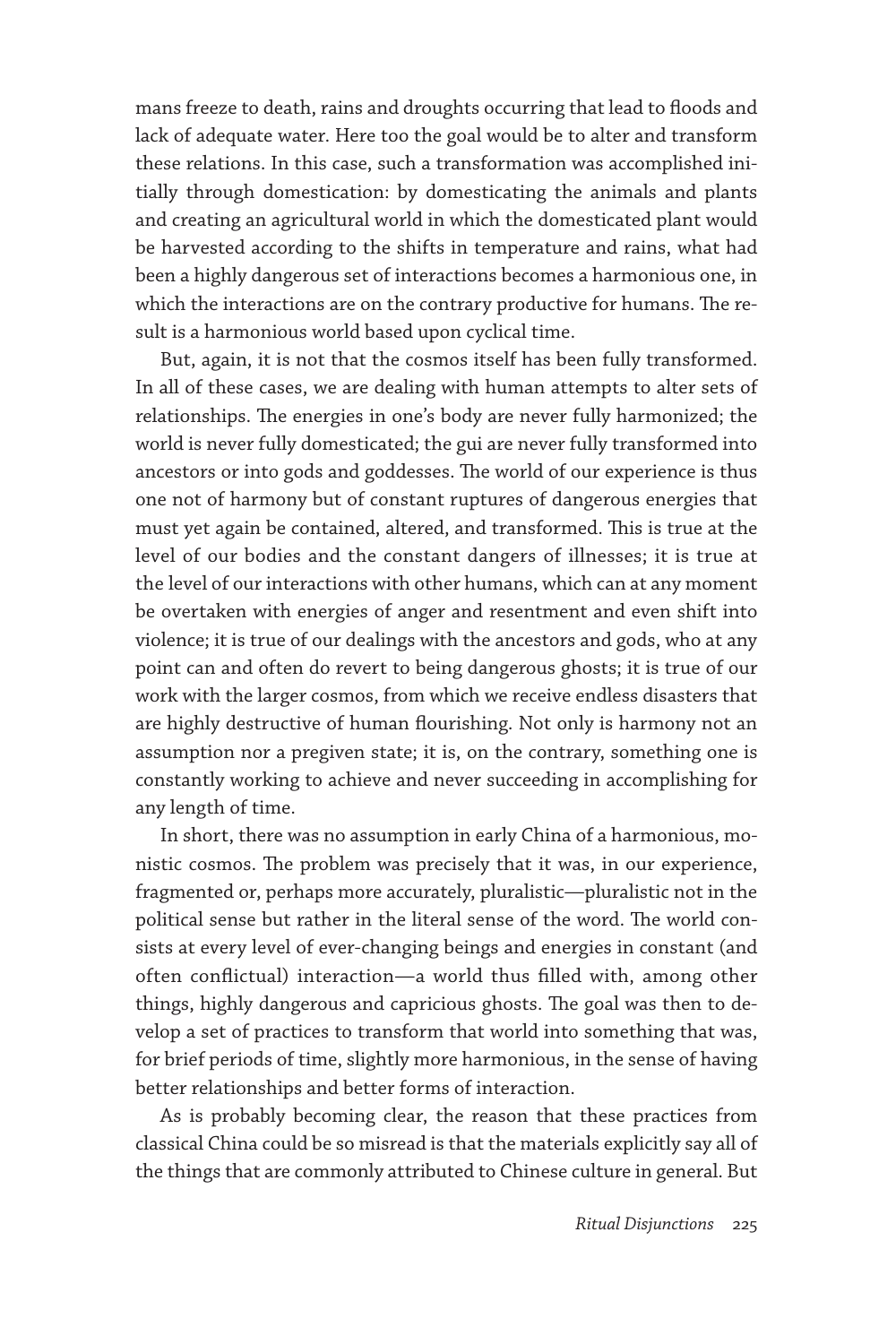these are not descriptions of beliefs but rather attempts to map and transform a world that is seen as not operating this way.

A couple of examples will help to make the point. The text I quoted from earlier is the *Records of Rites* (Liji, 禮記). In another chapter of the work ("Li yun"), the development of the ritual system is explicitly compared to the development of agriculture. Both worked to produce a harmonious system through domestication— in the one case domesticating aspects of the natural world such that, in their transformed state, those elements would allow for higher levels of human flourishing, and in the other case domesticating human dispositions such that they allow for the same. In both cases of agriculture and ritual, all under Heaven comes to be taken as a "single family" (ICS 9.22/62/5).<sup>5</sup> But, of course, the world is not really a single family; it is simply domesticated at both the cosmic and societal levels to operate as such to whatever degree possible.

Another chapter of the same text (the "Jifa") presents the pantheon of gods as a humanly constructed one, organized according to the hierarchies and patterns advantageous to human growth (ICS  $123/24/9$ ). The resulting pantheon is a perfectly ordered hierarchy— but, at the same time, of course it is not.

Simply put, humans are not living under the ancestors' shadow. The deceased are ghosts who have been domesticated into relationships defined to benefit the living. And these domesticated relationships are never enduring. The ancestors are constructed, ordered, and arranged into a lineage by and for the benefit of the living, at the same time that they haunt and attack the living (Puett 2010a).

Those who would present classical Chinese culture as having assumed a harmonious cosmos with which humans should try to accord, and of assuming a world of ancestral models to whose wills the living should try to conform, have taken the results of such ritual actions and presented them as foundational assumptions. But this completely misses the point of what animates and motivates the endless constructions of such claims. These constructions work precisely because, in a sense, they do not work. Or, more precisely, they work only as a constant process, in which these highly dangerous interactions are endlessly being worked on, mapped, classified, and transformed— endless because these transformations never work for any lengthy period of time. Underlying the endless (and often contradictory) mappings, the endless ritual work, and the endless sacrifices is the knowledge that these practices are always doomed to ultimate failure. The ancestors, to give one prominent example, always revert to being ghosts.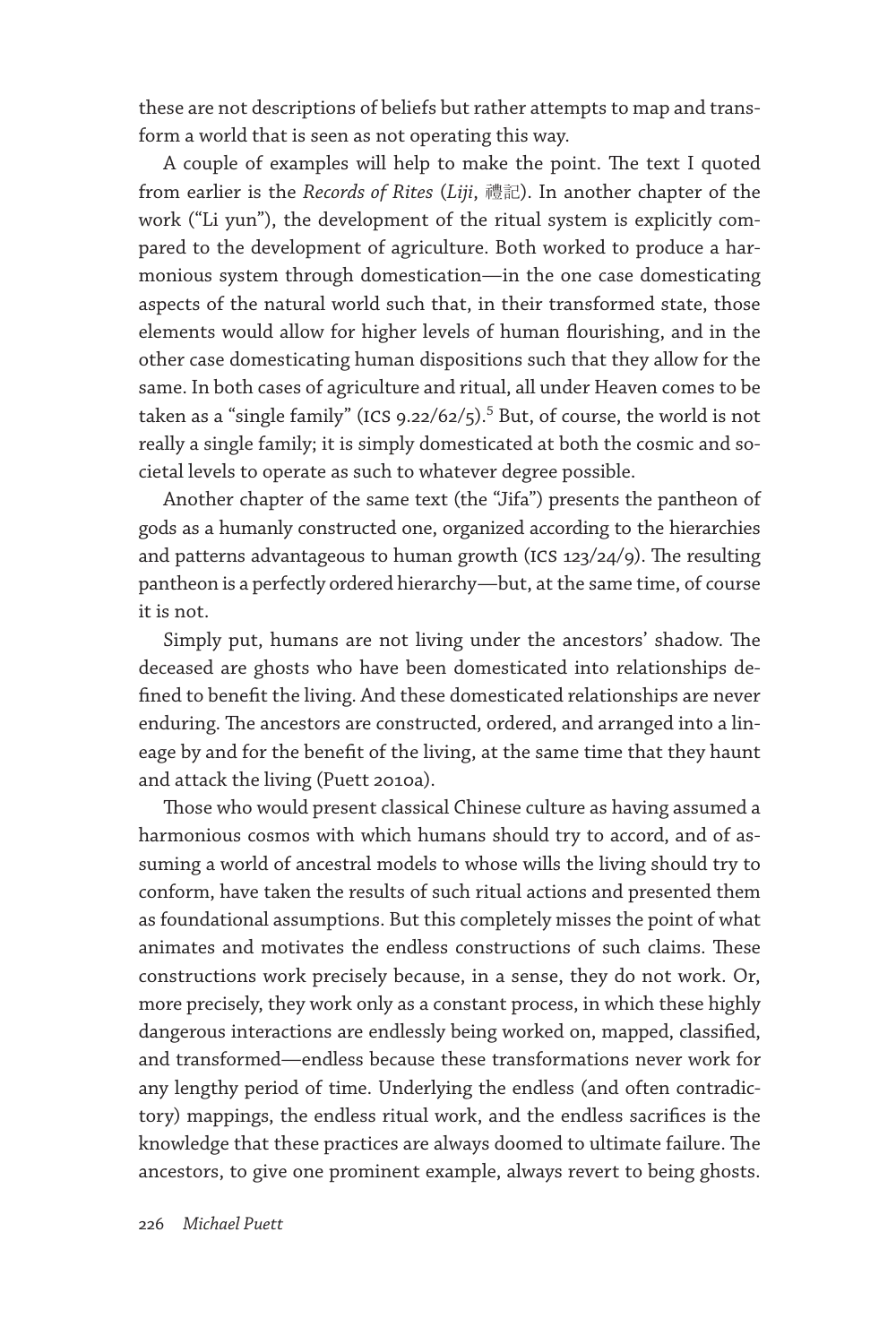And, of course, even calling them ghosts is already using a mapping to describe the phenomenon. They are best thought of as ruptures, as emergences of dangerous energies that will then be named (as ghosts) and worked upon through ritual activity.

■ It is this endless work, and the tensions that underlie the ritual calls for cosmic harmony, that we have missed and domesticated in our models of this material. One of the best examples of a text from classical China that asserts a model of a harmonious, monistic cosmos can be found in several chapters of the *Baihu tong*, in which the authors work out seemingly endless chains of interactions of phenomena according to various correlated cosmological phases. But instead of reading this as the sign of an assumption of a monistic cosmos, we need to see the agony underlying the writing of such a text, the agony of knowing that of course the mapping does not really work— and hence the felt need to continue the mapping in such compulsive detail.

This might seem at one level like a pessimistic vision. And at one level it certainly is. It helps to explain the strong emphasis in the songs and poetry of China on loss— loss of an earlier moment when relationships with friends or family were robust and deep. But the flip side of this is a strong commitment to the importance of those moments when the relationships, for an inevitably brief period of time, actually do work. Emphasizing the fragility of robust relationships also deepens their power.

But it is also not pessimistic for another reason: it is simply not the case that the participants would necessarily want the ordering, mappings, and rituals to always work perfectly. And perhaps this is a good moment to return to the ritual with which we began.

The background behind the ritual should now be clear. When the ruler dies, the danger is that he will become a highly dangerous ghost, that the father will fail to be a good ruler or a good father, that the son will fail to live up to his duties as an heir apparent, and that the populace will fail to support the new ruler. The goal of the ritual is to create a harmonious, hierarchical relationship between them of ancestor-father-son. Underlying the ritual, of course, is the clear knowledge that this is not the way the world operates.

Along these same lines: notable for its absence in the ritual is a female figure. The ritual works by removing the females who not only gave birth to the males in question but who (we know from other documents about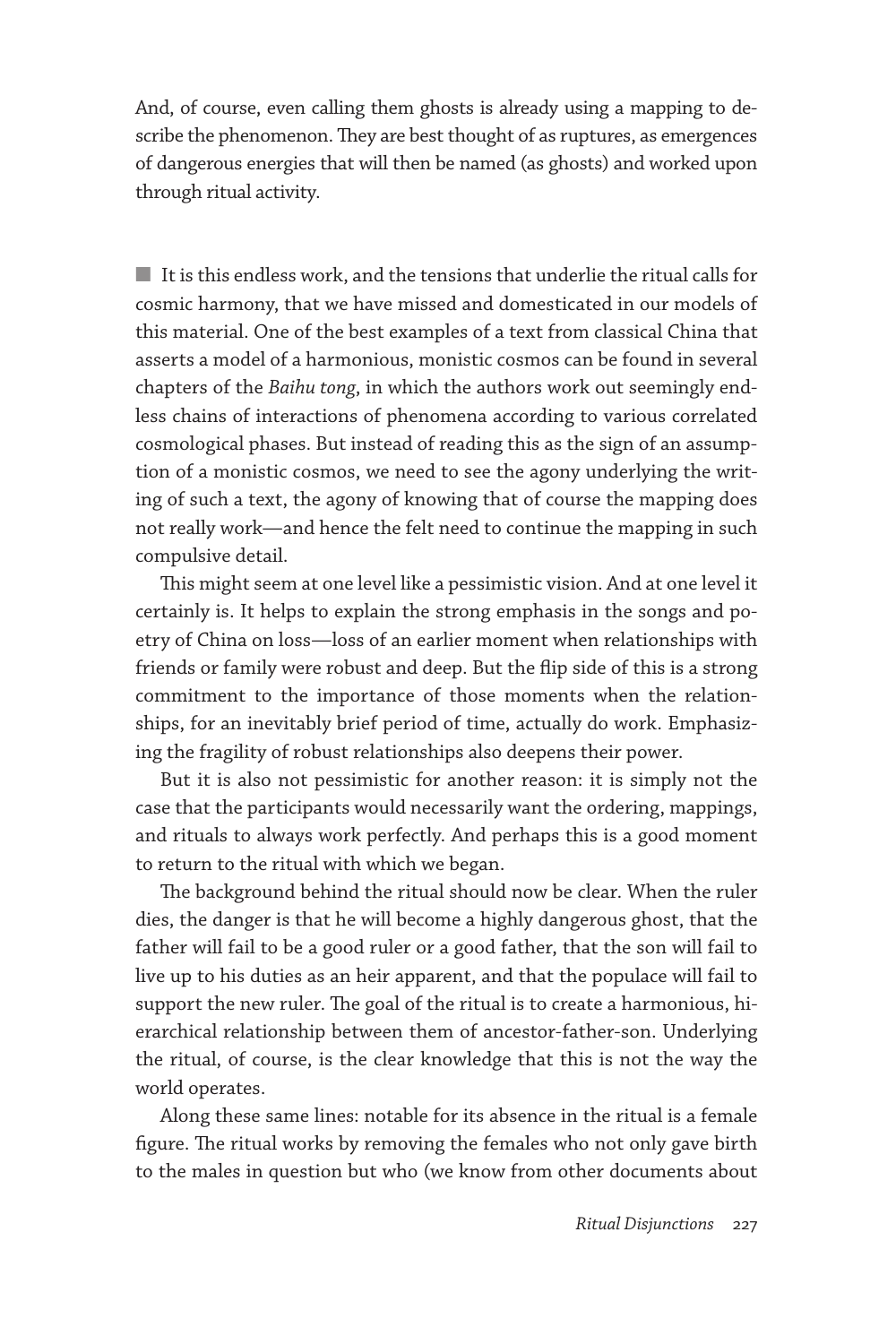the lived reality of the time) played a crucial role in running the court. The result is a perfect, patriarchal line moving from ancestor to son. Moreover, ritually speaking, the ruler serves as both father and mother of the people. The entire realm is thus organized in such a patriarchal form, with Heaven above and the ruler below as Son of Heaven and parent to the populace.

But it is not simply that the participants know that the world does not operate this way. The ritual itself works precisely by underlining the fact that the world does not operate this way. Hence the role reversals that animate the ritual. Perhaps there might be a danger that the father would foolishly believe that, outside the ritual, he really does live up to his role as a father. But he certainly knows that he is not the son of his own son. The key to the ritual is that each participant is not only called upon to perform his respective role properly; each participant is also called upon to perform a role that by definition he is not playing outside of the ritual. One trains one's disposition to interact properly precisely by being forced to act out the disjunction of such interactions from the nonritual space.

What animates the ritual, then, is the set of negative interactions that operate outside the ritual space— a son, for example, acting as a proper father to a father with whom he just had a vicious argument. But the opposite is true as well. It is not just that the interactions within the ritual space do not exist outside the ritual space; it is that the participants would not fully wish such a ritual world to be eternal and fully successful anyway. In the example at hand—a walk into the ritual space after a vicious fight—the ritual space would presumably be tempting. But a purely male- based patriarchal order— if such a thing were somehow possible— would hardly have appealed to all of the participants. Or rather it in part might have appealed and in part would not have appealed, and in that tension lies the work of the ritual.

Allow me to expand the point with reference to the claim mentioned earlier, that in early China people lived their lives under the ancestors' shadow. As is now becoming clear, the characterization is wrong in not just one but in several senses. To begin with, it is the father, not the deceased ghost being transformed into an ancestor, who is empowered by the sacrifice. In the perfect world constructed by the ritual, the father becomes the fulcrum of all the relationships, connecting Heaven, the ancestors, and the populace, with himself at the center. Of course, the ruler is also called upon in his ritual role to play the part of father (to his son and the populace) and son (to his father and Heaven) properly, so hopefully he is being transformed through the ritual as well. Nonetheless, if successful, the sacrifice dramat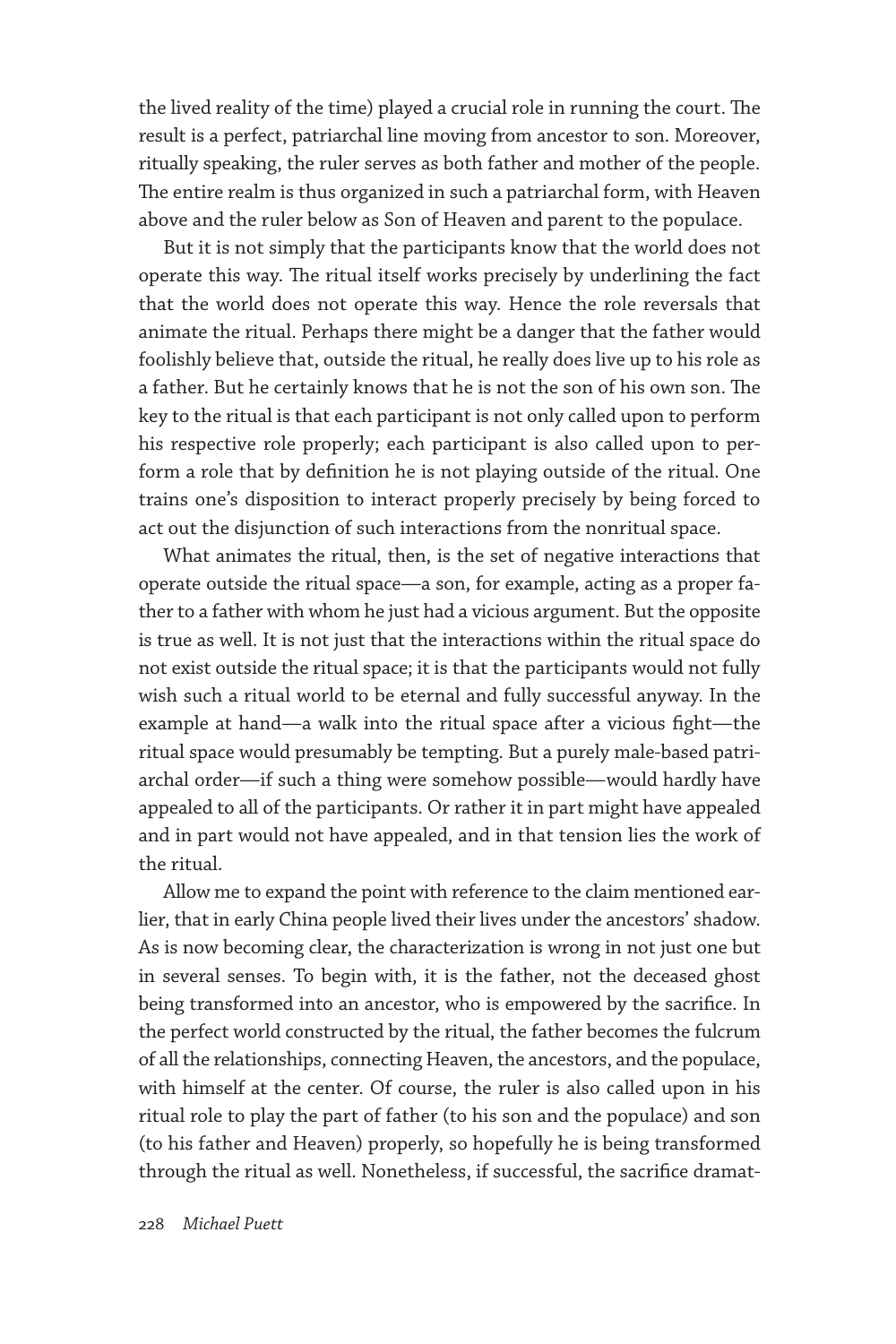ically empowers the father in this constructed patrilineal cosmos, whereas everyone else (including the ghost-cum-ancestor) is defined by him.

Such an outcome may well have appealed to the ruler, but it could hardly have seemed fully appealing to the rest of the participants. In our hypothetical example of the son who enters the ritual space having just endured a vicious argument with his father, the ritual moment of having his father subservient to him may seem desirable, but the son also knows that the result of the ritual will be an empowerment of his father and will indeed quite probably play to his father's worst desires for even more power. Thus in the ritual role of playing the father, the son is haunted not only by the anger and resentment from just before entering the ritual space but also by the knowledge that the implication of the ritual moment of subservience is ultimately an enhancement of the power of the father and probably an enhancement of the father's drive for power. But any consolation that could be gained by the knowledge that the empowerment effects of the ritual will in fact never fully work is also belied by the fact that the failure of the ritual also means a return to the negative emotions of anger and resentment that can often pervade the relationship outside of the ritual space— or, in the example at hand, the relations that led to the vicious argument.

So it is not just that humans do not live under their ancestors' shadows, and it is not just that the ancestor always reverts to being a ghost. It is that the ritual enactment is haunted at every level by the implications of the role-playing, wherein all of the various transformations are both nonenduring and highly ambivalent.

It is indeed a ritual that operates precisely through these hauntings. At each level the enactment is haunted by the emotions and dispositions of the other levels. Even the perfect ritual moment is haunted by the facts that it is so clearly marked as discontinuous from the world of our experience, that ruptures will inevitably occur in the enacted relationships, and that the perfect ritual relationships are in fact not only not fully desirable but, from the point of view of many of the participants, extremely chilling. And the power of the ritual depends precisely on these hauntings, and hence the emphasis on disjunction.

The same holds true for our cosmological text mentioned earlier. Would the authors really have wanted to live in a seamless, perfect world of flawlessly harmonious correlations? Probably in part yes and in part no, and hence the chilling tensions underlying the production of such a compulsively detailed text.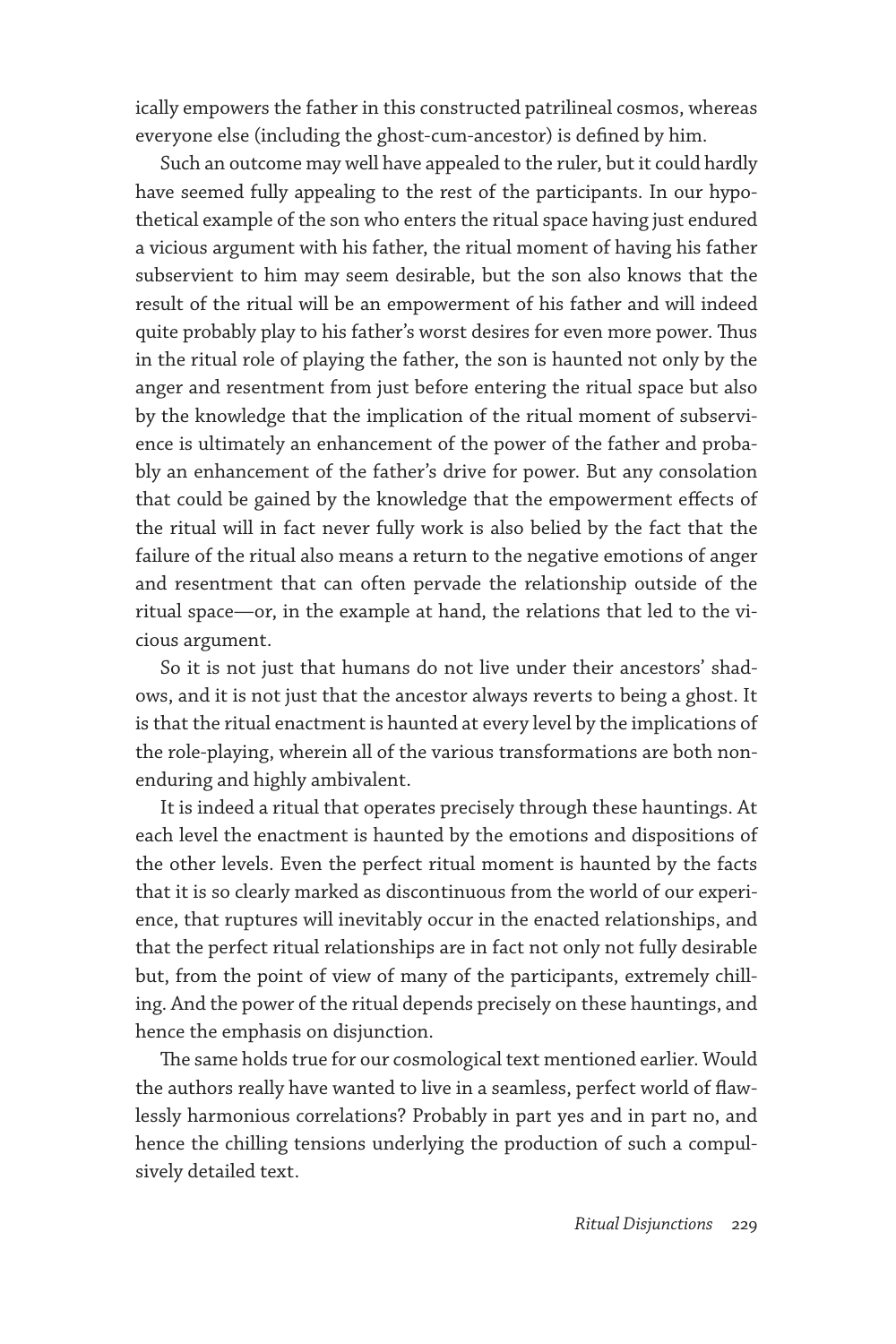But let us return to the rituals and ask a very basic question: Why would such rituals be productive? Instead of thinking about ethics in terms of moral judgments, the material under discussion focuses on embodiment, with the participants being called upon to play particular roles and to inculcate the proper dispositions associated with those roles. But it is a curious type of embodiment that actually works to heighten the anxieties that such role-playing entails. The ritual roles are to be embodied, and the proper dispositions associated with those roles are to be inculcated, but the embodiment is clearly presented as impossible to achieve fully, and not even something that one would necessarily want to achieve fully. The ritual, and the ethics of the ritual, thus play in the tensions between the world of ritual and the world of experience, and the discontinuity between the two defines the efficacy of the ritual itself.

I suspect the reason such a ritual works is precisely because it heightens the tensions of our different layerings of emotions and dispositions. All of our interactions and relations are based on complex emotions and conflicting role expectations. There is always a danger that these interactions will become violent and dangerous, but there is never an easy solution to how these relations can be improved. And the rituals in question work precisely by underlining that complexity. Rituals help us refine our dispositions and transform our more dangerous emotions into ones that allow us to relate better to those around us. But these perceived better relations are not only not complete; they have their own dangers as well. Hence the emphasis on disjunction and reversed-role-playing, all of which work to highlight the ambivalences, complexities, and dangers not only of one's dispositions toward others but also of the refined dispositions associated with the rituals. By so highlighting these ambivalences, complexities, and dangers in the very acts of embodiment, the actors hopefully will become ever better at working at these conflicting dispositions in their daily life as well.

Here too one can generalize the point. Once the actions involved in what an earlier anthropology described as ritual and cosmology are taken out of the frameworks that read them as representative of a traditional worldview emphasizing harmony and continuity, one can glimpse a set of practices that we have perhaps been misreading rather systematically. Far from representing a world of harmony and continuity, they often, to quote from Robert Orsi's (2005: 170) outstanding study of the workings of Catholic rituals, operate in "the register of the tragic."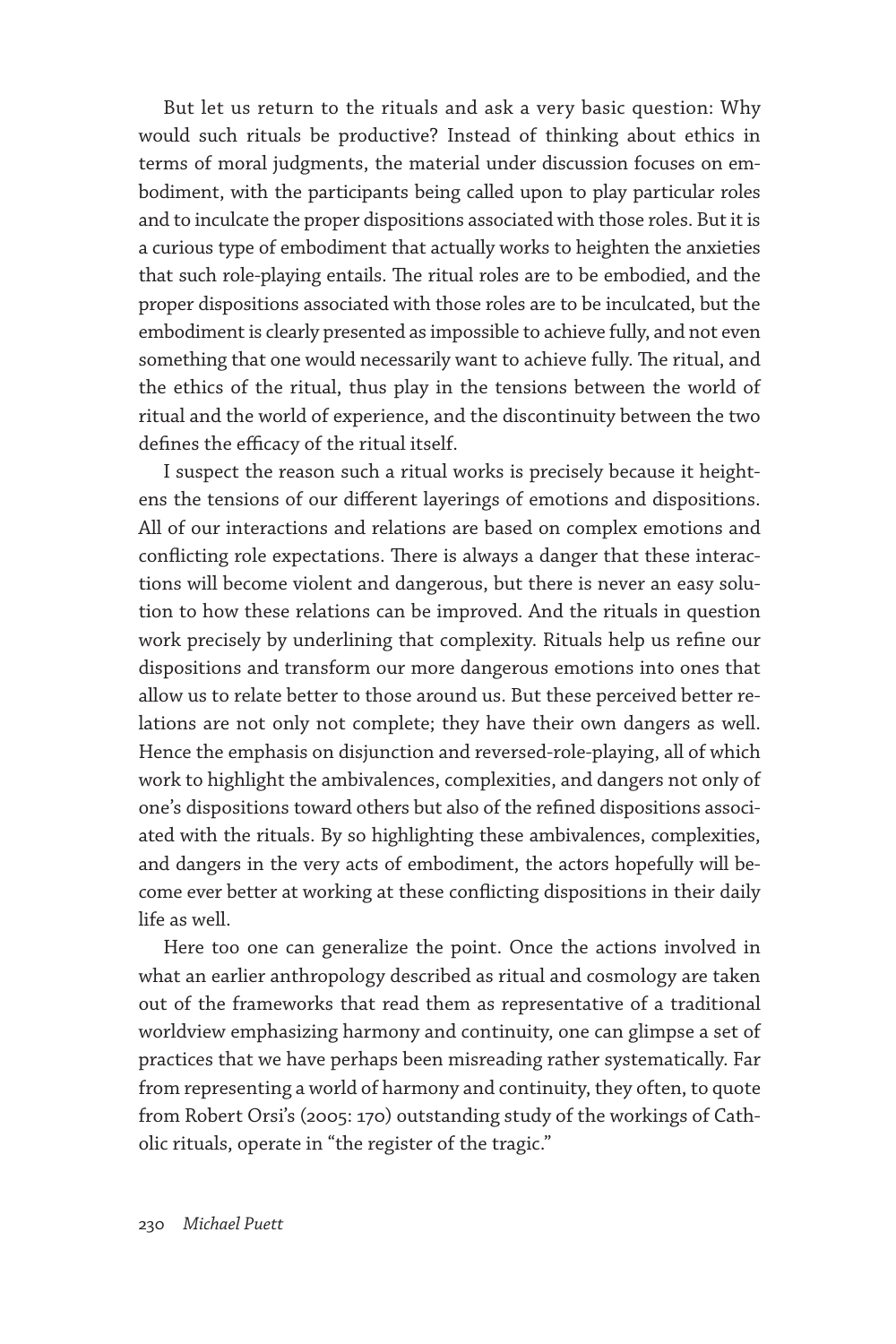Let us return to our theoretical models. As should be clear by now, the ritual theory from the *Records of Rites* under discussion—and, for that matter, the cosmological theories as well— are not theory in the way we usually tend to use the word. These are not theories that attempt to describe the nature of ritual or the nature of the world. They instead work precisely like the rituals themselves, but at a metalevel. They describe a world of perfectly harmonious interactions that are neither enduring nor even enduringly desirable, and describe them in a way that underlines the tensions that make them work. Hence their fascinating strength, once taken out of our models that have so successfully domesticated them and stripped them of their complexity. All theories mask and reveal, but the ones under discussion allow that play of masking and revealing to be part of their power.

So what would it mean if we were to take these materials seriously as a philosophical position, as theory in this new sense?6 And what would it mean if we were to think of an anthropology that would be inspired by it? To begin with, it would focus our attention on the complexity and tense layerings of emotions that underlie our activities. It would provide an extraordinarily rich language to talk about the degree to which such activities are worked around the fear and hopes of constant emergences and ruptures, and the degree to which those emergences and ruptures are then actively worked upon in turn. It would help us to envisage an anthropology that focuses on the common, the mundane, and the everyday, that emphasizes the extraordinary potentials for the eruptions of violence in the common and mundane, that underlines the forms of activity utilized to transform such eruptions, and that highlights the dangers of those forms themselves.<sup>7</sup>

It would also help us to envision an ethics that would be based on embodiment, not simply in the sense of embodying a particular role and set of values but, more important, by doing so with the full understanding that such an embodiment is by definition impossible to achieve fully. The same point would hold for our theoretical work, which would be seen less as producing models to explain behavior and more as productive but always limited frames for working with the complexities of endlessly conflicting relationships. Both ethics and theory therefore would be seen to operate, to refer again to Orsi, in the register of the tragic.

It might also help us to develop a critical vocabulary to rethink many of the comparative categories that underlie our nineteenth- and twentiethcentury theoretical models— categories like ritual and cosmology. Many of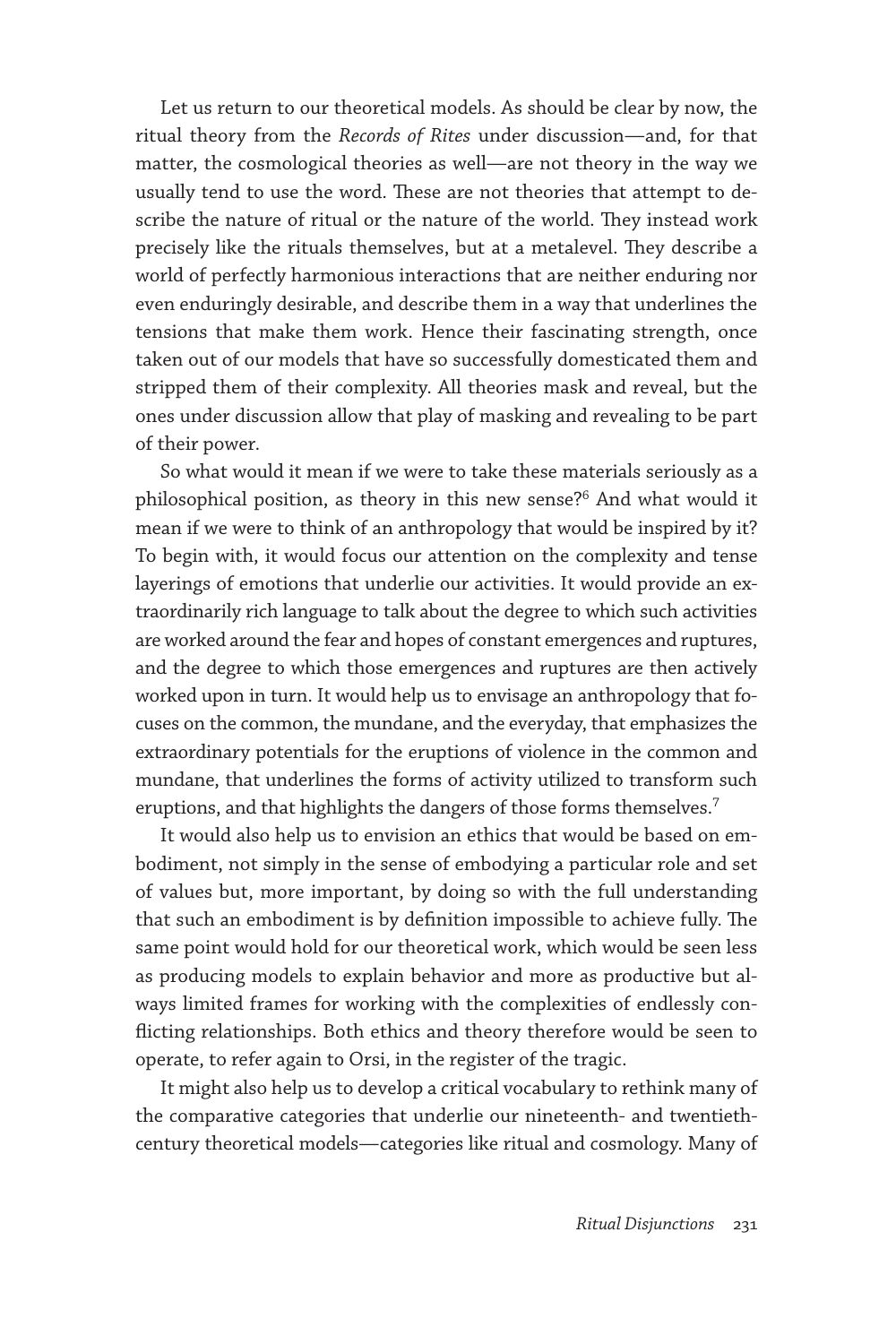these categories have been abandoned recently, precisely because they are so connected with the types of frameworks mentioned earlier by figures like Eliade. But perhaps our goal on the contrary should be to revitalize these categories by taking indigenous theories about them seriously and exploring the phenomena and practices associated with them accordingly.

In short, using these indigenous theories might help us to break down some of our own assumptions about how theory operates and to develop new ways of thinking with and through frameworks that are more deliberate in their transformative work. The goal should not be just to deconstruct twentieth- century theoretical categories but to utilize indigenous visions to rethink our categories and the nature of categories altogether. Such an approach could be, one hopes, a move toward a truly philosophical anthropology and a truly anthropological philosophy.

## NOTES

I am deeply grateful to Veena Das for her invaluable comments on an earlier draft of this chapter. My thanks as well to Das, Michael Jackson, Arthur Kleinman, and Bhrigupati Singh, both for inviting me to the "Anthropology and Philosophy" workshop and for their own groundbreaking work in pulling together the fields of anthropology and philosophy. All four have been strong influences on the ideas and approach attempted in this essay.

1. *The Records of Rites* (Liji, 禮記) is one of the most influential texts on ritual in East Asia. The chapters were written over the course of the fourth, third, and second centuries BCE and were compiled into a single text by the first century BCE. The text was thereafter defined as one of the "Five Classics" and became part of the standard educational curriculum throughout East Asia for much of the subsequent two millennia.

2. References to the text of *Liji* are cited as ics. My translations here and throughout have been aided greatly by those of James Legge (1885).

3. Perhaps the most influential such presentations are Granet's (1934) and Weber's (1951).

4. I have been tremendously inspired in this effort by the work of Veena Das, whose explorations of indigenous theories have opened up new ways of thinking about violence and everyday life. See, most recently, her outstanding "Violence and Nonviolence at the Heart of Hindu Ethics" (2012b).

5. For a fuller discussion of the chapter, see Puett (2010b).

6. For preliminary attempts to do this, see Puett (2010a); Puett et al. (2008), particularly 18-42.